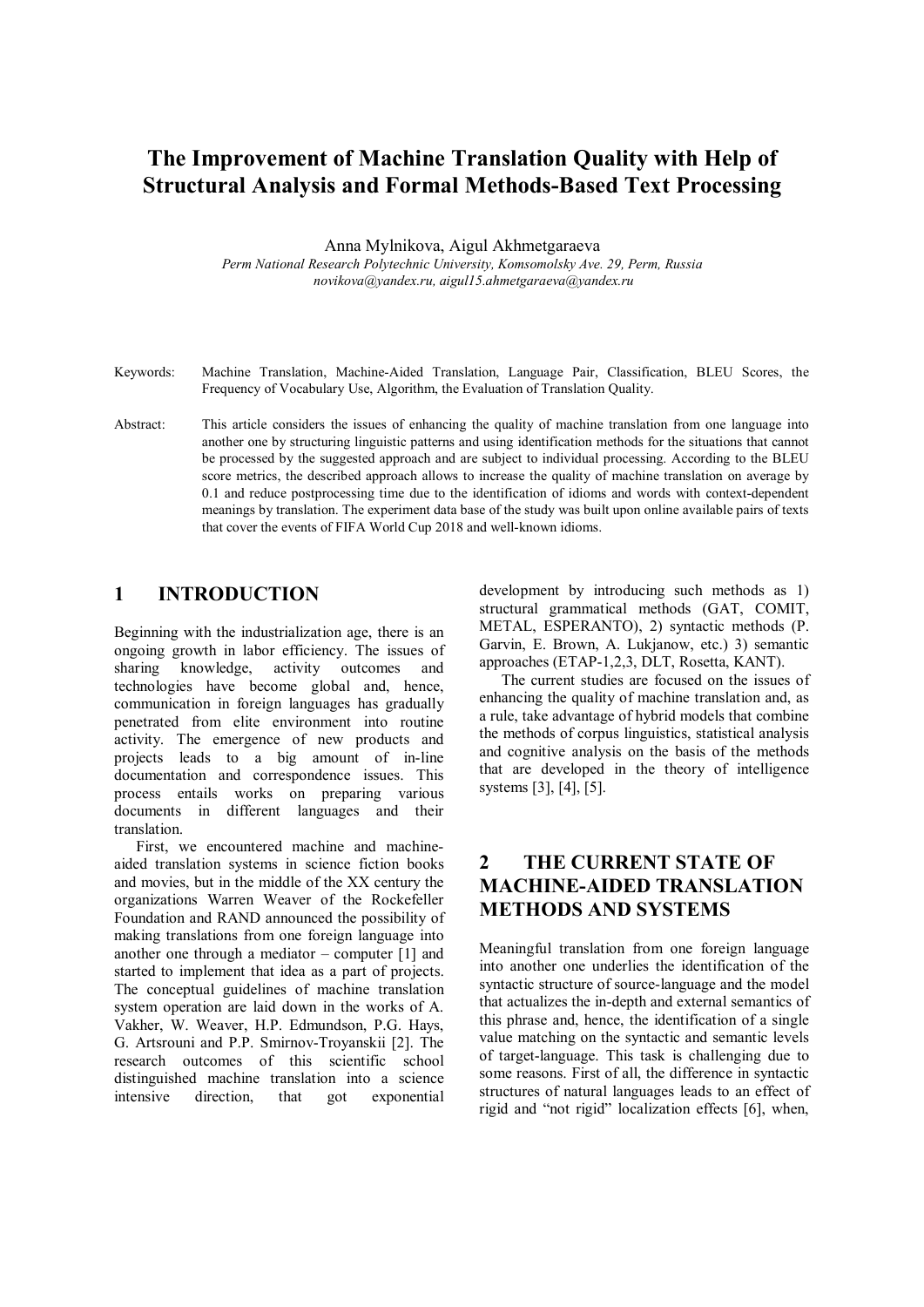in particular, one syntactic structure of English or German languages can be assigned to up to 4 variants of syntactic structures in Russian language due to its not rigid theme - rheme based order; however, the semantic content in the latter 4 Russian variants maintains generally equal.

It is assumed that the formalization of linguistic structures for source-language and target-language as well as the development of their match pattern base can help achieve meaningful machine translation. In the 98s, K.A. Papenini suggested that this problem can be tackled by using direct maximum entropy translation models [7]. The drawback of such models is a strict limitation of parallel data. The German scientists Franz J. Och and Hermann Ney developed this idea for statistical machine translation by introducing conventional dynamic programming search algorithms. With help of Bayes' decision rule, they included a dependence parameter on the hidden variable of the translation model [8]. However, this model works only by true probability distributions, which is not always the case due to differences in language systems and the nature of thought unfolding in different languages [9], [10].

Another popular approach today is an approach which is based on the methods of machine learning. For instance, in 2010 the corporation Google developed and embedded the method of crosslanguage near duplicate detection by using parallel document mining for statistical machine translation system learning [11]. In this approach they extend the local distribution distance of a word or phrase to be translated and apply deep learning methods to teach neural networks. Currently, the system of machine translation Google identifies the local distribution distance within 8 words [12], [13] and does not cover the lexical and grammatical context of the whole phrase. As a result, it entails a number of translation mistakes.

# **3 THE COMPARISON OF MACHINE TRANSLATIONS AND THE ANALYSIS OF MISTAKES**

Based on the analysis of text translations of various thematic scope websites, news blocks devoted to the coverage of FIFA World Cup 2018 events (official texts translated in many languages were taken as most accurate translations since they were translated by professional translators which ensures the accuracy of professional terms, well-known expressions and idioms used in translation), performed by the machine translation systems Google, PROMT, SYSTRAN, Babylon, Microsoft translator, Yandex translator we can observe only a low quality of machine translations. See the results of the BLEU score metrics used for the evaluation of machine translation quality [14], [13] in the Table 1.

Table 1: The evaluation of machine translation quality made by the BLEU score metrics.

| Machine<br>translation | <b>BLEU</b> score | <b>BLEU</b> score<br>metrics |  |
|------------------------|-------------------|------------------------------|--|
|                        | metrics           |                              |  |
|                        | (Russian-         | (English-                    |  |
| system                 | English)          | Russian)                     |  |
| Google                 | 0.298             | 0.5                          |  |
| <b>PROMT</b>           | 0.232             | 0.413                        |  |
| <b>SYSTRAN</b>         | 0.155             | 0.175                        |  |
| Babylon                | 0.26              | 0.45                         |  |
| Microsoft              | 0.307             | 0.51                         |  |
| translator             |                   |                              |  |
| Yandex                 | 0.304             | 0.58                         |  |
| translator             |                   |                              |  |

Taking into account the fact that according to the BLEU score metrics the highest result corresponds to the value «1», we can conclude that nowadays the problem of producing accurate meaningful translation from the source-language to the target language is not solved yet. Therefore, it is important to understand the reasons of such low quality. For this case, let us analyze the most frequently observed mistakes, see the Figure 1.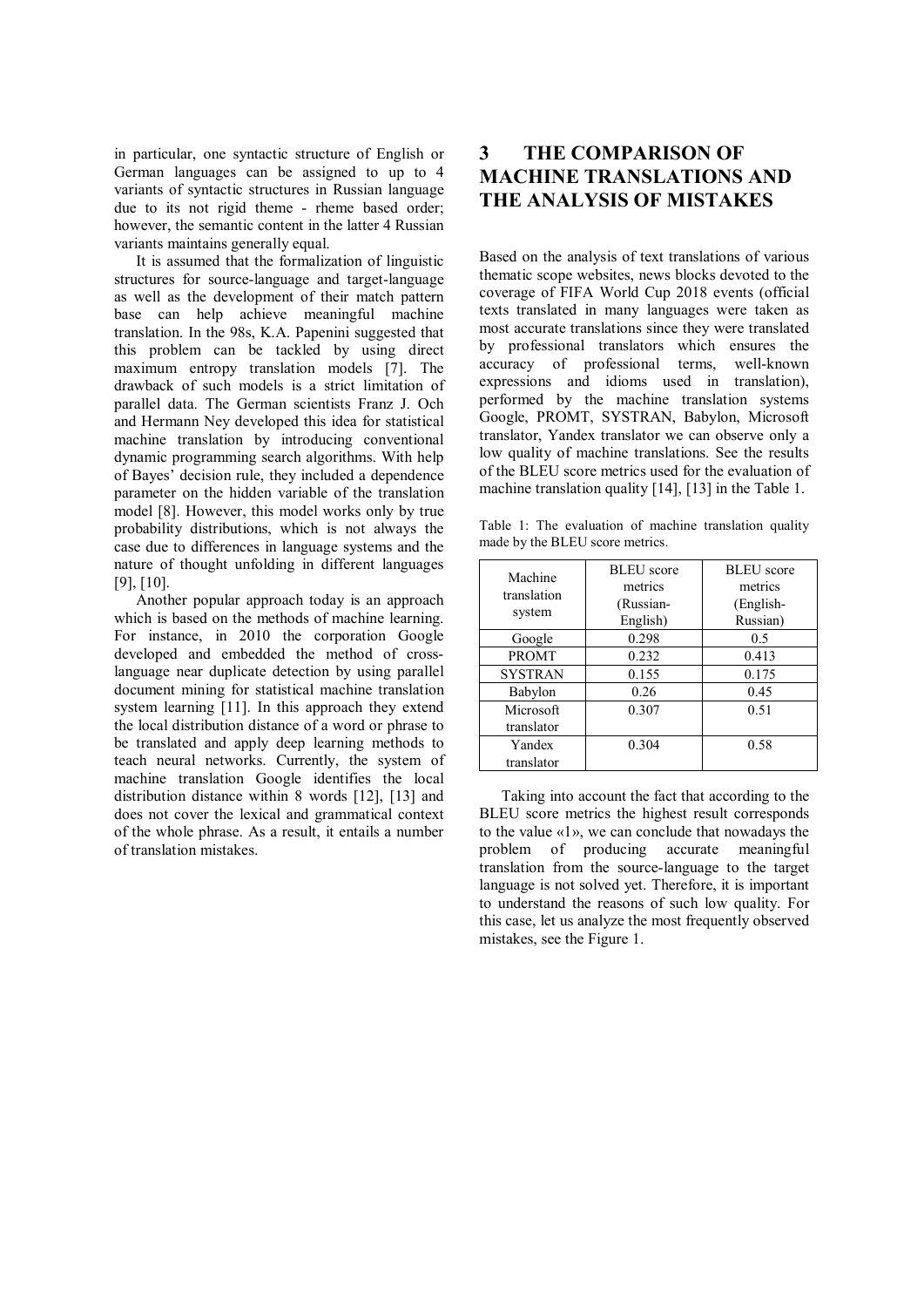

*e)*

Figure1: Numerical reduction of mistakes by using initial source-language structures and decoded source-language structures: *a)* terms, *b)* abbreviations, *c)* fixed expressions, *d)* common vocabulary, *e)* grammar.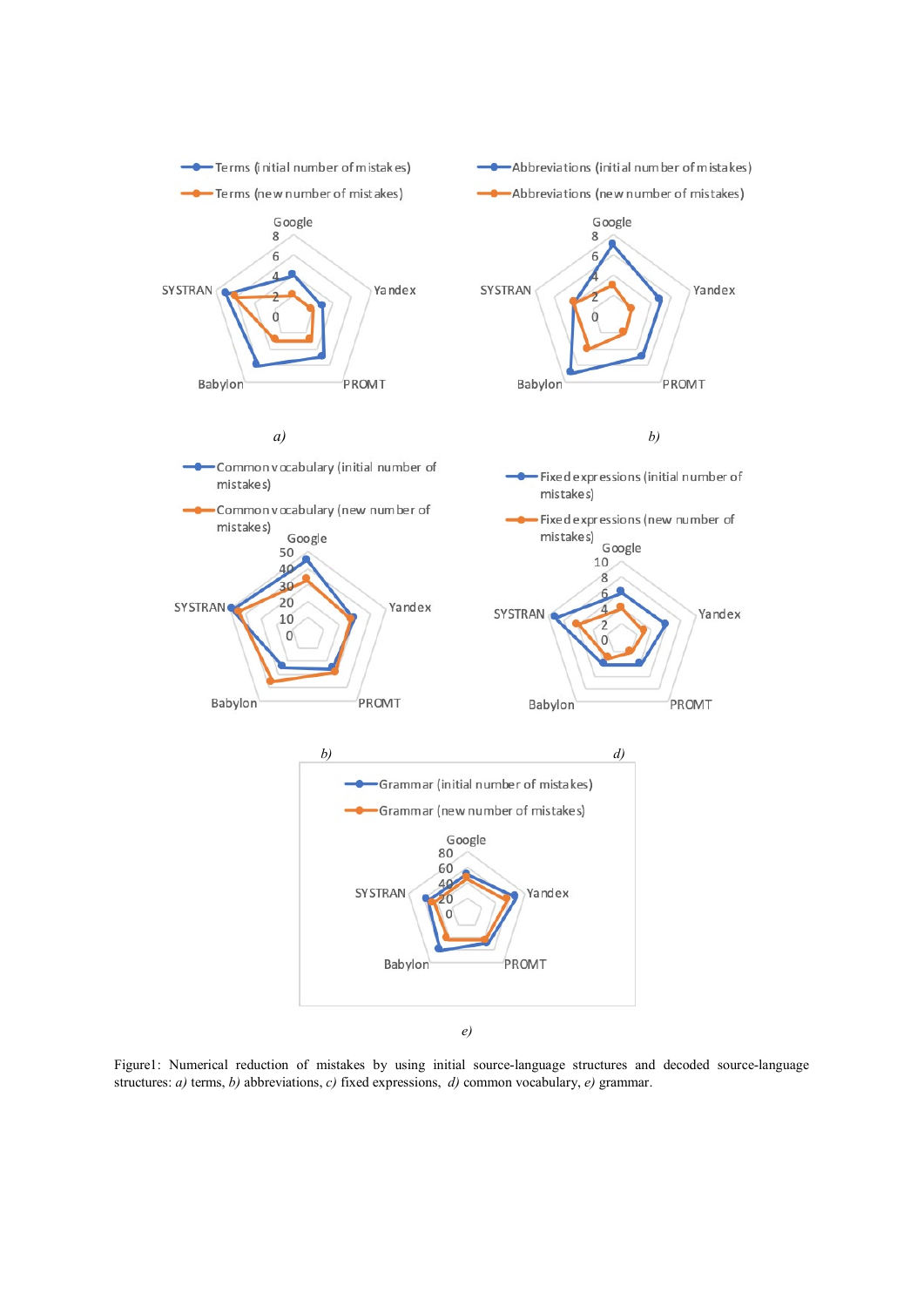After seeing the given statistics, it is obvious that systems make various errors. In particular, grammar and in some cases semantic errors are dependent on the structure used in the source-language. At the same time, the distributive location of head lexical transducers is significant since it affects the lexicalgrammatical phrase realization in English language [9]. We could not agree more with the statement of E. Sumita and H. Iida that «example-retrieval cost is high when the input sentence is syntactically ambiguous» [15].

The decoding of source-language syntactic structures in line with the structures of targetlanguage grammar system allows to reduce not only the number of grammar mistakes, but also semantic mismatches [16], [17].

However, in machine translation this approach does not help avoid all the sense distorting semantic mistakes. The use of idioms, fixed and professional terms leads to a word-by-word translation, that distorts the meaning of the phrase. For instance, the phrase in Russian language «Я не уверен, смогу ли

выслать доклад сегодня вечером, он еще совсем сырой» was translated by Google into English language as follows: «I'm not sure if I could send a report tonight, he's still very raw». The sense of the phrase is not given correctly though, as the accurate translation of the Russian phrase into English language corresponds to the following phrase: «Most likely I won't be able to send the report tonight, it's far from done».

It is getting worse when it comes to idioms as whole phrases (see the Table 2).

It is logically to assume that such situations cannot be processed correctly with help of the existing concepts and methods. The identification of such "special" linguistic expressions with further individual processing could be a way to deal with this challenging situation. Hence, we need to determine the attributes which are required for identifying such expressions.

| Source-<br>language<br>phrase                  | Accurate<br>translation into<br>target-<br>language | Google                                      | <b>PROMT</b>                               | Yandex                                      | <b>Babylon</b>                              | <b>SYSTRAN</b>                                     |
|------------------------------------------------|-----------------------------------------------------|---------------------------------------------|--------------------------------------------|---------------------------------------------|---------------------------------------------|----------------------------------------------------|
|                                                |                                                     |                                             | A) English-Russian                         |                                             |                                             |                                                    |
| 1. Born with a<br>silver spoon in<br>his mouth | Ролившийся<br>ПОД<br>счастливой<br>звездой          | Родился с<br>серебряной<br>ложкой во<br>рту | Терпевший<br>серебряная<br>ложка в его рту | Родился с<br>серебряной<br>ложкой во<br>pry | Родился с<br>серебряной<br>ложкой во<br>рту | Принесенный с<br>серебряной<br>ложкой в его<br>pre |
| 2. An old head<br>on young<br>shoulders        | Мудр не по<br>голам                                 | Старая<br>голова на<br>молодых<br>плечах    | Старая голова<br>на молодых<br>плечах      | Старая<br>голова на<br>молодых<br>плечах    | Старая<br>голова на<br>молодых<br>плечах    | Старая голова<br>на молодых<br>плечах              |
| 3. To have<br>one's head in<br>the clouds      | Витать в<br>облаках                                 | Иметь голову<br>в облаках                   | Витать в<br>облаках                        | Чтобы иметь<br>голову в<br>облаках          | На голова в<br>облаках                      | Иметь опе<br>голову в<br>облаках                   |
| 4. To take it on<br>the chin                   | Не палать<br>духом                                  | Взять его на<br>подбородок                  | Взять его на<br>подбородке                 | Чтобы взять<br>его на<br>подбородок         | Принять<br>его на<br>подбородке             | Принять его на<br>подбородке                       |
| <b>B)</b> Russian-English                      |                                                     |                                             |                                            |                                             |                                             |                                                    |
| 1. Уйти по-<br>английски                       | <b>To take French</b><br>leave                      | Take French<br>leave                        | To take French<br>leave                    | Leave in<br>English                         | Take French<br>leave                        | To leave in<br>English                             |
| 2. Полложить<br>свинью                         | To play a dirty<br>trick                            | Put a pig                                   | Play a dirty<br>trick                      | A pig in a<br>poke                          | Send to a<br>pig                            | To place the pig                                   |
| 3. Ударить в<br>грязь лицом                    | To have egg on<br>one's face                        | Smash face                                  | To lose face                               | To strike in a<br>dirt the person           | Hit the dirt<br>in the face                 | To strike into<br>mud by face                      |
| 4. У чёрта на<br>куличиках                     | In the middle<br>of nowhere                         | At the damn<br>thing                        | At the world's<br>end                      | In the middle<br>of nowhere                 | The feature<br>on the<br>куличках           | In feature on<br>kulichkakh                        |

Table 2: Examples of idiom machine translation.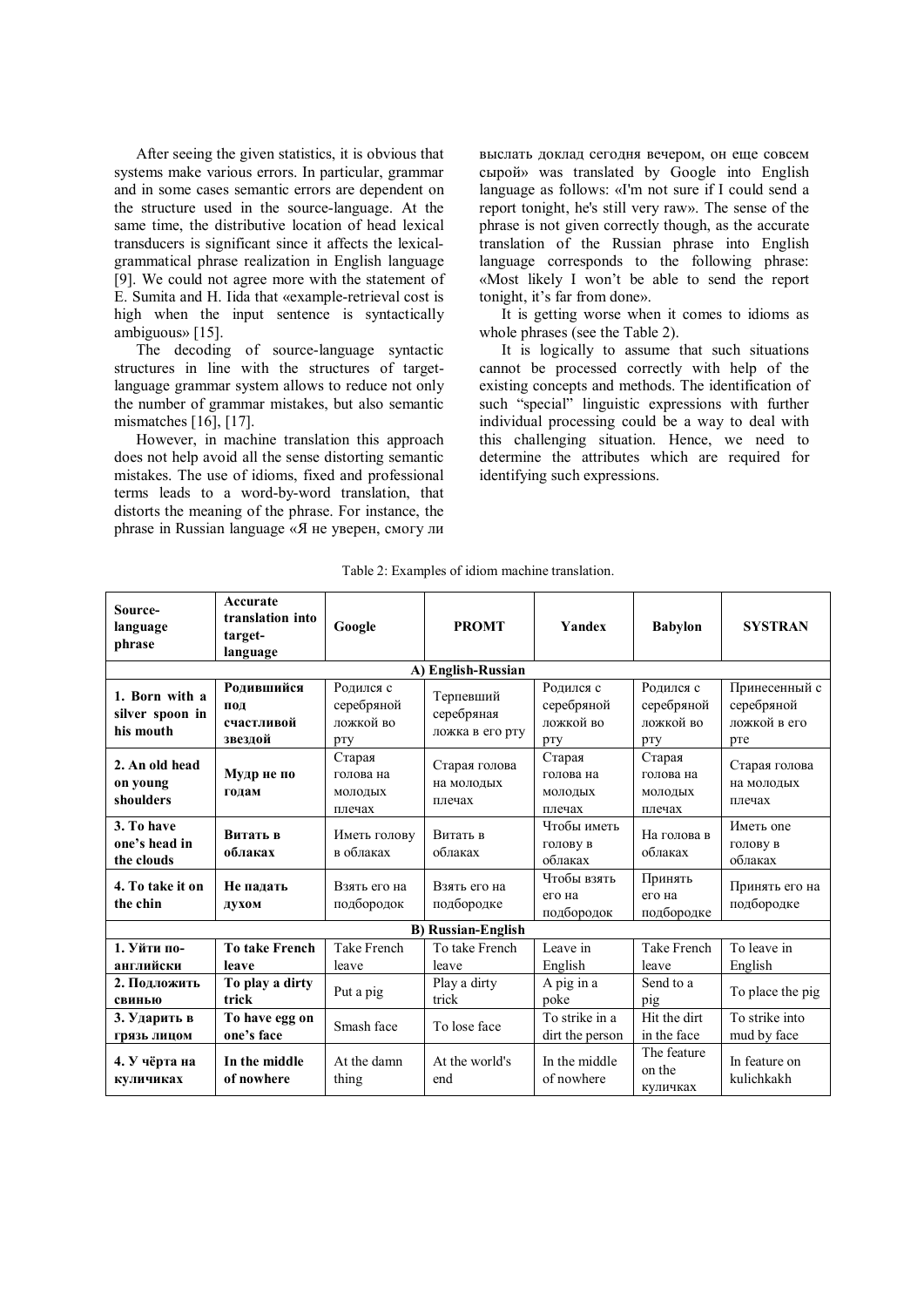## **4 MACHINE TRANSLATION IMPROVEMENT**

#### **4.1 The Use of Distributive Localizations to Enhance the Quality of Machine Translation**

Distributive localizations are used on the bases of the structuring methods described in [17]. In contrast to the suggested approach, we will use a group of overlapping dependencies that cancel the action of other dependencies by the emergence of certain distributive localizations. This expands the baseline translation system by adding new functional dependencies and, hence, allows to achieve meaningful alignment of the source-language and the target-language without parallel data limitation. For instance, for the case 1A,2A,3A,4B,5A,6A, where  $1A$  – the declarative sentence,  $2A$  – the indicative mood,  $3A$  – the active voice;  $4B$  – the present simple tense, 5А – the affirmation, 6А – the simple predicate (actualized by a notional verb or a copulative verb):

[Parenth][NP3]<NP1>[AdvP1.2][AdvPM][Adv/ measure]<VP>[NP2][NP2ext][AdvP3][AdvP2][Adv  $P1.1$ ] <"." >,

where Adv/measure is not applied in one distributional context together with AdvP1.2, AdvP1.3., AdvPM; AdvP2 is not applied in one distributional context together with AdvP1.1,

AdvPM, Adv/measure; AdvP1.1 is not applied in one distributional context together with с AdvP2.

Such action will allow to improve machine translation. The Table 3 shows the translation examples from Russian language into English language performed by Google based on the sourcelanguage phrase structures and those decoded in accordance with the structure of the target-language. The formalization language suggested in [17] is taken to describe linguistic structures.

#### **4.2 Machine Translation of Idioms and Terms**

When working with idiomatic expressions, phrases and terms, which were mentioned in the previous section, the suggested approach helps achieve grammatically correct, but not semantically sound translations. Hence, the outcome does not make sense to the native speaker.

It is assumed that one of the ways to handle this issue is the identification of such phrases, expressions and words and their special processing (post-editing or manual translation).

In this study, idioms are assigned to phrases and expressions, that have similar meanings yet different lexical-grammatical actualization in the sourcelanguage and target-language (see examples in the Table 2), terms are assigned to certain words that generate context-dependent meanings (for instance, professional terms).

Table 3: Machine translation examples made by Google without the decoding of the source-language structures and with the decoding of source-language structures.

|                                                                                                  | Phrase structure                                                                        | Machine translation             | Number of<br>mistakes |  |  |
|--------------------------------------------------------------------------------------------------|-----------------------------------------------------------------------------------------|---------------------------------|-----------------------|--|--|
|                                                                                                  | Example 1 – «Они в компании всегда быстро проводят обновление программного обеспечения» |                                 |                       |  |  |
| Source-language                                                                                  | $\langle NP1 > [NP3][AdvP1.2][AdvP2]$                                                   | They<br>update<br>the<br>always |                       |  |  |
| structure                                                                                        | $<$ VPvf1>[NP2][NP2ext] $<$ ".">                                                        | software in the company.        | 3                     |  |  |
|                                                                                                  |                                                                                         |                                 |                       |  |  |
| Decoded<br>source-                                                                               | [NP3] < NP1 > [AdvP1.2]                                                                 | In the company, they always     |                       |  |  |
| language structure                                                                               | <vpvf1>[NP2][NP2ext][AdvP2]&lt;"."&gt;</vpvf1>                                          | carry out software updates      | 0                     |  |  |
|                                                                                                  |                                                                                         | quickly.                        |                       |  |  |
| Example 2 - «Раньше ваша компания когда-либо обновляла программное обеспечение для переводчика?» |                                                                                         |                                 |                       |  |  |
| Source-language                                                                                  | $<$ VP3><br>$[AdvP1.3/2*][AdvP1.3/4]$                                                   | Did<br>your<br>company<br>ever  |                       |  |  |
| structure                                                                                        | $[NP2][NP2ext] \leq$ "?">                                                               | update the software for an      |                       |  |  |
|                                                                                                  |                                                                                         | interpreter?                    |                       |  |  |
| Decoded<br>source-                                                                               | $\langle NP1 >  AdvP1.3/4  \langle VP3 >  NP2  \rangle$                                 | Has<br>your<br>company<br>ever  |                       |  |  |
| language structure                                                                               | [NP2ext][AdvP1.3/2*]<"?">                                                               | updated the software for an     | $\theta$              |  |  |
|                                                                                                  |                                                                                         | interpreter before?             |                       |  |  |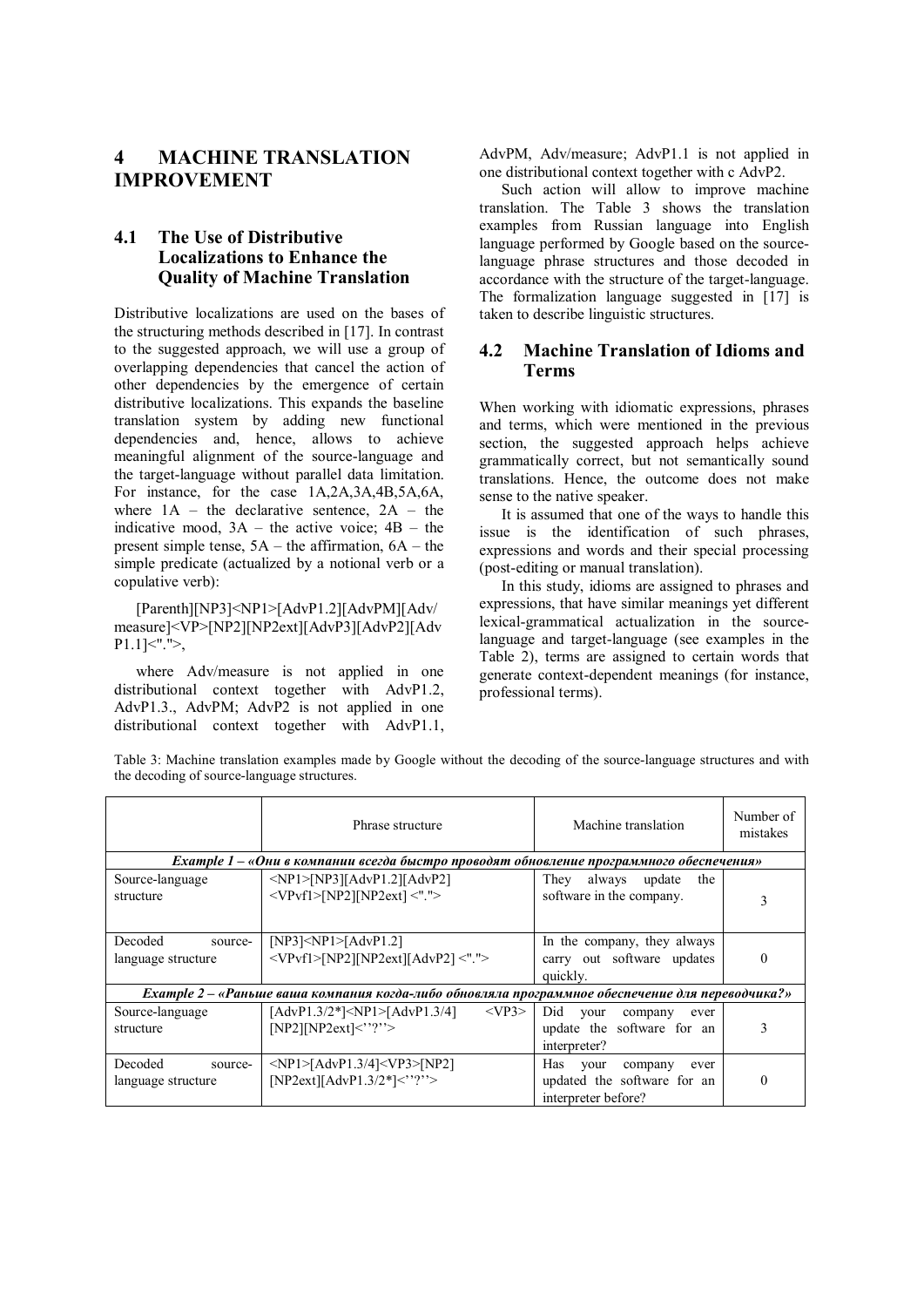|                | Google | <b>PROMT</b> | Yandex | <b>Babylon</b> | <b>SYSTRAN</b> |
|----------------|--------|--------------|--------|----------------|----------------|
| Google         |        | 0.4          | 0.14   | 0.28           | 0.4            |
| <b>PROMT</b>   | 0.4    |              | 0.57   | 0.57           | 0.4            |
| Yandex         | 0.14   | 0.57         |        | U.)            | 0.16           |
| <b>Babylon</b> | 0.28   | 0.57         | U.J    |                | 0.4            |
| <b>SYSTRAN</b> |        | 0.4          | 0.16   | 0.4            |                |

Table 4 Pairwise comparison of the BLEU score metrics for the idiom «To make a push in the development» (English) - «Сделать толчок в развитии» (Russian).

The experiments of translating texts of various stylistic codes with help of the above-mentioned machine translation systems show that when such special situations emerge – i.e. the presence of idioms and terms in the source-language context – we observe differences in translations. If we take formalization language to represent the sourcelanguage phrase, it will be possible to identify such special cases.

Case 1. If the difference is observed on the segment  $\langle NP1 \rangle \langle VP \rangle$  [NP2], the special situation is assigned to the whole phrase (or sentence).

In order for the differences to be evaluated, let us perform a pairwise comparison of translations' quality with help of the BLEU score metrics (see an example in the Table 4). To specify the situations, we can use the frequency of vocabulary use in the observed text. Idiomatic expressions are generally based on common vocabulary, which means that the frequency of a notional verb use should be above the average value.

Case 2. If the difference is observed on the segment [NP2][NP2ext][AdvP3][AdvP2][AdvP1.1], the special situation is assigned to a wordcombination.

Case 3. If the difference is observed on the segments <NP1> or [NP2], the cause of inaccurate translation is a certain word or a stem-compound.

In the latter two cases the frequency of vocabulary use should be not higher than the average value (see the Figure 2).

Therefore, if we introduce 2 classes and check their relations we can identify the situations that require additional processing with help of a translator.

In general, the machine-aided translation algorithm can be demonstrated by the algorithm given in the Figure 3.







Figure 2: The examples of value distribution built on the analyzed set of values for idioms, word-combinations and certain words and stem-compounds.

Figure 3: The machine-aided translation algorithm.

4. The rearrangement of words in a source-language phrase in accordance with the new syntactic structure.

5. The translation of a rearranged phrase with help of the existing machine translation systems.

6. The calculation of the BLEU score metrics under the cases 1-3 specified in the section 4.2. If the evaluation metrics can be assigned to one of the classes in the Figure 2, the corresponding phrase segment is marked with a special label.

7. The selection of a baseline translation (for instance, according to the experiment results of the present study Google delivers best translation outcome).

<sup>1.</sup> The syntactic parsing of a source-language sentence.

<sup>2.</sup> The coding of a source-language syntactic structure in the formalization language [17].

<sup>3.</sup> The decoding of a source-language syntactic structure in accordance with the model of a target-language syntactic structure.